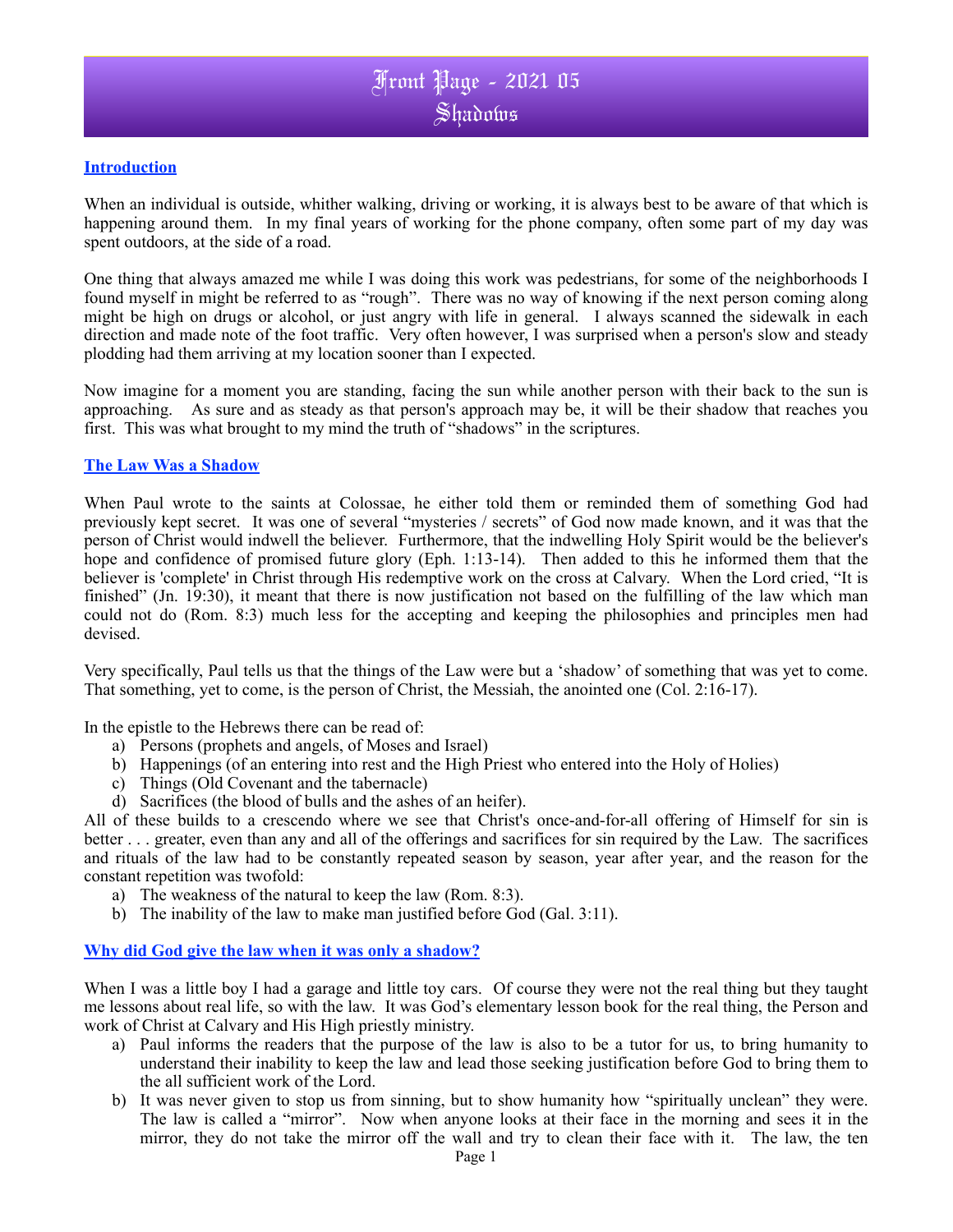# Front Page - 2021 05 Shadows

commandments, makes man aware of how often he fails, and unfortunately for man, the law demands 100% perfection.

- i) "For the law having a shadow of good things to come, and not the very image of the things, can never with those sacrifices which they offered year by year continually, make the comers thereunto perfect. . . . But in those sacrifices there is a remembrance again made of sins every year. For it is not possible that the blood of bulls and of goats should take away sins" (Heb.  $10:1-4$ ).
- ii) "Now when these things were thus ordained, the priests went always into the first tabernacle, accomplishing the service of God. But into the second went the high priest alone once every year, not without blood, which he offered for himself, and for the errors of the people: The Holy Ghost this signifying, that the way into the holiest of all was not yet made manifest, while as the first tabernacle was yet standing: Which was a figure for the time then present, in which were offered both gifts and sacrifices, that could not make him that did the service perfect, as pertaining to the conscience" (Heb. 9:6-9).

### **The Superiority of The New Covenant**

The covenant of law was by contrast a shadow of the New Covenant:

| <b>Old Covenant</b>                                  | <b>New Covenant</b>                                                                                 |
|------------------------------------------------------|-----------------------------------------------------------------------------------------------------|
| Mediated by Moses                                    | Mediated by the Lord (Heb. 9:15-18)                                                                 |
| Ratified by the blood of animals (Heb. 9:19)         | Ratified by the blood of the Lord (1 Cor. 11:25)                                                    |
| Characterized by "law" (Rom 7:1-5)                   | Characterized by "grace" (Jn. 1:17)                                                                 |
| Leads to death (kills) $(2 Cor. 3:7)$                | Gives life (2 Cor. 3:6; Gal. 3:11, 6:8)                                                             |
| Enslaves (Gal. 4:3, 9, 24, 25)                       | Makes man free (gives freedom) (Jn. 8:32, 36; Gal. 5:1)                                             |
| Exposes $sin(Gal. 3:19)$                             | Provides forgiveness and justification (Rom. 4:1-8)                                                 |
| Brings a curse (Gal. 3:10)                           | Redeems from the curse (Gal. 3:13)                                                                  |
| Is a shadow $(Col. 2:14-17)$                         | Is the reality (Heb. $10:1-18$ )                                                                    |
| Brings the ministration of condemnation (2 Cor. 3:9) | Brings the ministration of righteousness (2 Cor. 3:9)                                               |
| Had many high priests (Heb. 7:23)                    | Has only one high priest who lives in the power of an<br>endless life (Jesus Christ) (Heb. 7:24-28) |
| Had an earthly priest (Heb. 5:1-4)                   | Has a heavenly priest (Heb. 9:24, 10:12)                                                            |
| Makes priests by law (Heb. 7:28)                     | Made Christ a priest by an oath (Heb. 7:12, 28)                                                     |
| Had an earthly tabernacle (Heb. 9:2)                 | Has a heavenly tabernacle (Heb. 8:2)                                                                |
| Priesthood was in the lineage of Aaron               | Priesthood is a Melchisedec priesthood (Heb. 7:11, 21)                                              |
| Priests (high priest) were sinners (Heb. 5:1-4)      | The priest (Jesus Christ) has no sin (Heb. 7:26)                                                    |